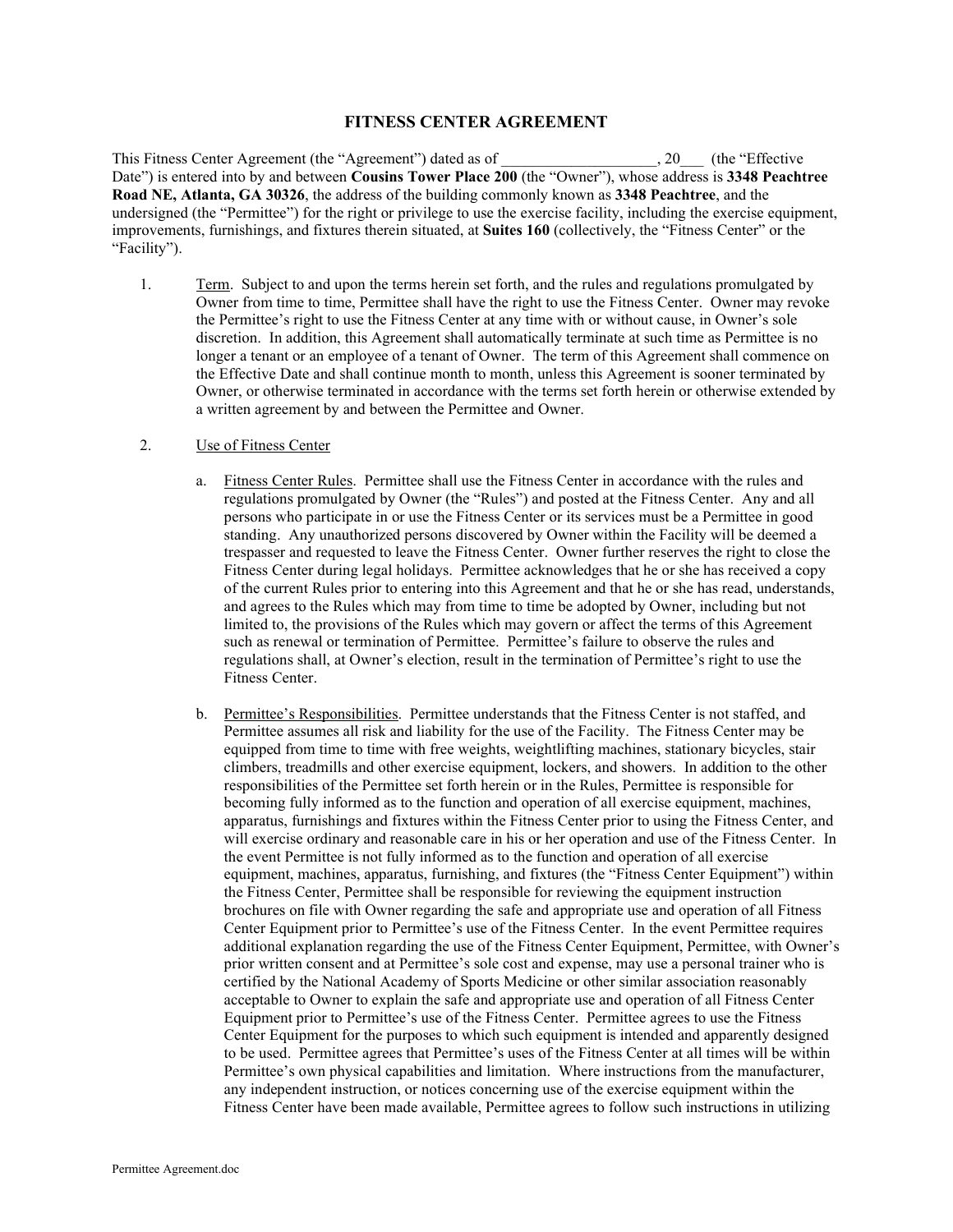the Fitness Center. Permittee agrees and understands that using the Fitness Center involves dangers of personal injuries such as muscle strain, as well as other dangers and injuries that cannot be foreseen, and that injury or death could result from his or her use of the Fitness Center. Use of the Fitness Center means that the Permittee has knowledge of and appreciates the risks involved with such use, including potential injuries, which may arise therefrom. Permittee shall be responsible for undertaking all reasonable steps to guard against injury to his or her self and to other persons or property within the Fitness Center or the premises of \_\_\_\_\_\_\_\_\_\_\_\_\_\_\_\_\_\_, and to prevent damage to the Fitness Center or any other property within Permittee shall promptly notify Manager of any defective exercise equipment, as well as any damage to any Fitness Center Equipment. Permittee is responsible for safeguarding all valuables prior to entry, or while within the Fitness Center, and agrees that the lockers provided within the Fitness Center are designed for clothing and gym bags and that valuables are not secure in the Fitness Center. Owner is not responsible for lost or stolen items.

c. Assumption of Risk. Permittee has personally conducted an inspection of the Fitness Center and hereby acknowledges that no security personnel, exercise consultant or other attendant shall be present in the Fitness Center. Permittee shall be solely responsible for his or her own safety and shall determine his or her own physical capabilities and limitation in using utilizing the Fitness Center. Permittee agrees that upon any use of, or presence within, the Fitness Center, Permittee is making an informed choice to use or be present within the Fitness Center and expressly assumes the risk of such use or presence. Permittee acknowledges that the American College of Sports Medicine advises that each Permittee, especially those 35 years of age and older, should consult his or her physician and follow such physician's recommendation before using the Facility or otherwise beginning any exercise program at the Fitness Center. Furthermore, if Permittee has a history of heart disease, Permittee should consult a physician before using the Fitness Center.

**NOTWITHSTANDING THE RISKS ASSOCIATED WITH THE USE OF THE FITENSS CENTER EQUIPMENT AND THE FITNESS CENTER, BY EXECUTION OF THIS AGREEMENT, PERMITTEE, ON BEHALF OF HIMSELF OR HERSELF, AND ANY AND ALL OF HIS OR HER FAMILY MEMBERS, MINOR CHILDREN, HEIRS, SUCCESSORS, ASSIGNS AND PERSONAL REPRESENTATIVES AND EACH OF THEM, (a) ACKNOWLEDGES THAT HE OR SHE IS VOLUNTARILY ENTERING THE FACILITY OR FITNESS CENTER TO ENGAGE IN USE THEREOF WITH KNOWLEDGE OF THE RISKS INVOLVED, AND (b) AGREES TO ACCEPT AND ASSUME ALL RISKS OF PERSONAL INJURY, DISABILITY, DEATH OR PROPERTY DAMAGE RELATED TO COVID-19, ARISING FROM PERMITTEE'S PRESENCE IN OR USE OF THE FACILITY OR THE FITNESS CENTER, WHETHER CAUSED BY THE ORDINARY NEGLIGENCE OF OWNER OR OTHERWISE.**

- d. Covid-19 Rider. Permittee acknowledges that this Agreement includes the Covid-19 Rider attached hereto and incorporated herein.
- 3. No Waiver. Permittee does hereby acknowledge that failure of Owner to enforce any Rules, or any conditions of Permittee's use of the Fitness Center or any of the Owner's rights under this Agreement or under law shall not be deemed or construed to be a waiver by Owner of its rights thereafter to insist upon the Permittee's compliance with all Rules adopted by Owner, from time to time, and with all terms and conditions of this Agreement.
- 4. Release. In consideration of the use of the Fitness Center Equipment and all other exercise and recreational facilities at the Fitness Center, Permittee, on behalf of himself or herself, and any and all of his or her family members, minor children, heirs, successors, assigns and personal representatives,, does hereby agree to release \_\_\_\_\_\_\_\_\_\_\_\_\_, Cousins Properties Incorporated, Cousins Properties LP, Cousins Realty Services, LLC, CPI Services LLC and any successor owner or manager of the building wherein the Fitness Center is located and their respective subsidiaries and affiliates, employees, officers, agents, contractors, contract managers, successors and assigns (collectively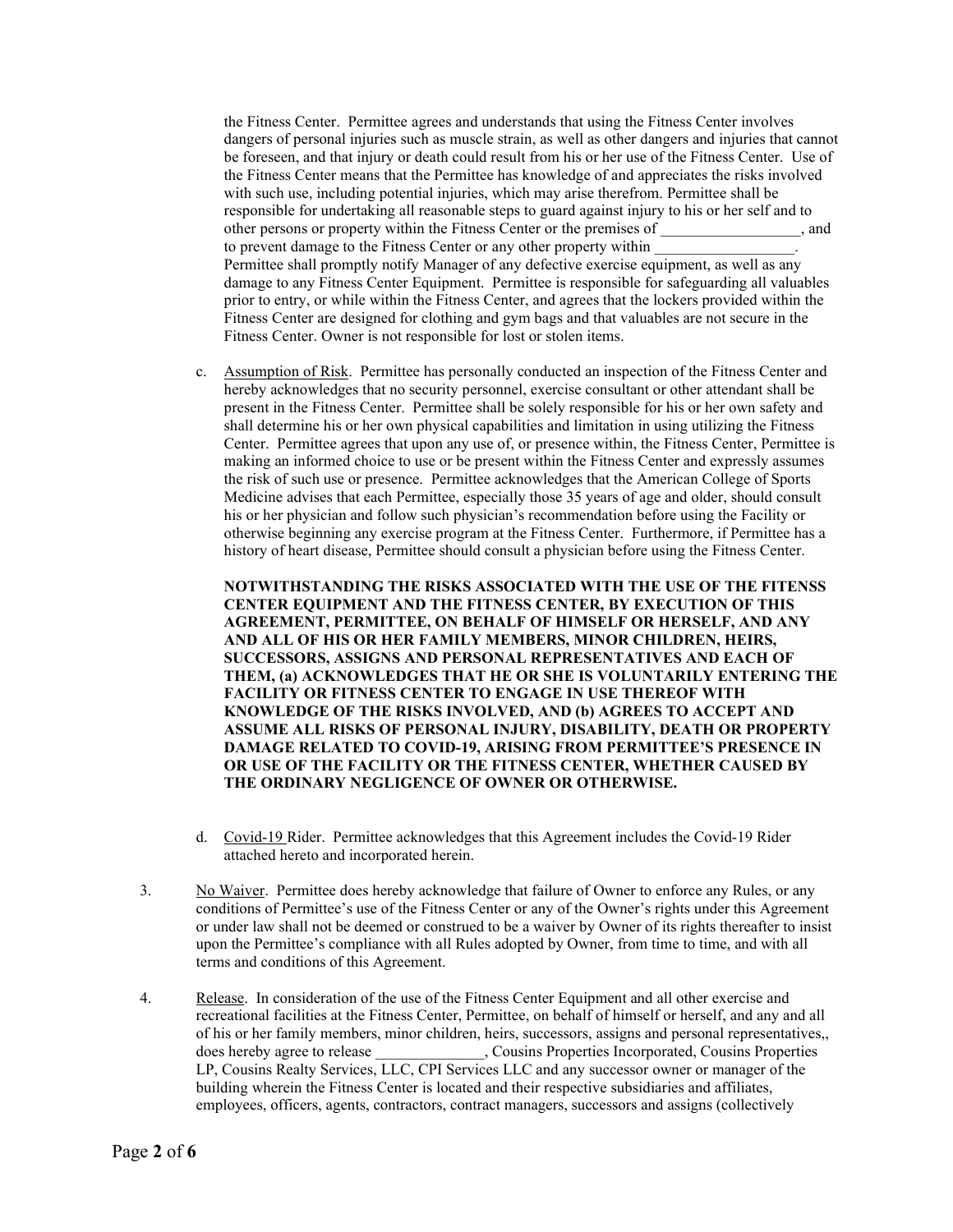hereinafter, the "Released Parties") from liability for all injuries sustained by Permittee, any loss or damages of any nature or kind and/or cost of liability resulting from any act or omission, including negligence of the Released Parties, in connection with the use of the Fitness Center by Permittee or others, including but not limited to injuries, loss, damages and/or liability arising out of or attributable to being exposed to or contracting Covid-19 or other infectious disease. Permittee agrees to indemnify and hold harmless the Released Parties from any loss, liability, damage or cost that they may incur from Permittee's presence at the Fitness Center or use of the Fitness Center, including but not limited to any liability or loss the Released Parties may be held responsible for because of any torts committed by the Permittee or any guest of Permittee, against the Permittee or against any other persons present at the Fitness Center or present within the premises of , and Permittee further agrees to reimburse the Released Parties for any damage that he or she may cause, or any guest of the Permittee may cause, to the Fitness Center or the asset or property of the Released Parties. It is intended that this release shall constitute a good sufficient and complete defense against any actions which might be brought by the Permittee or anyone acting on the Permittee's behalf or claiming by or through the Permittee alleging injury, loss or damage arising out of use of or presence within the Fitness Center. The execution and delivery of this release and indemnity is a material inducement for the rights granted to Permittee hereunder, and Permittee acknowledges that Owner is relying on this release and indemnity and that Owner would not grant rights to Permittee as provided herein in the absence of this release and indemnity. Permittee has signed this release and indemnity of his or her own free will and agrees with all terms and conditions.

- 5. Miscellaneous. By signing this Agreement, Permittee acknowledges that he or she has read this entire Agreement and fully understands and agrees to all terms and conditions of this Agreement and the Rules as amended from time to time. This Agreement shall inure to be the benefit of Owner, and the Released Parties and their respective successors and assigns. In consideration for being allowed to use the Fitness Center, Permittee hereby releases \_\_\_\_\_\_\_\_\_\_\_\_\_\_\_\_, Cousins Properties Incorporated, Cousins Properties LP, Cousins Realty Services, LLC, CPI Services LLC, their subsidiary and affiliate companies, as well as the employees, officers, directors and agents of such companies and any other designees of owner from any liability for claims concerning injuries, damages, or any other causes of action arising from the use of the Facility.
- 6. Limitation of Liability. **PERMITTEE'S SOLE AND EXCLUSIVE METHOD OF COLLECTING ON ANY JUDGMENT THAT PERMITTEE MAY OBTAIN AGAINST OWNER OR ANY OF THE RELEASED PARTIES, OR ANY OTHER AWARD MADE TO USER IN ANY JUDICIAL PROCESS REQUIRING THE PAYMENT OF MONEY BY OWNER OR ANY OF THE RELEASED PARTIES, SHALL BE TO PROCEED AGAINST THE INTERESTS OF OWNER IN AND TO THE BUILDING. NEITHER OWNER NOR ANY OF THE RELEASED PARTIES, NOR THEIR RESPECTIVE EMPLOYEES, AGENTS OR CONTRACTORS, SHALL HAVE ANY PERSONAL LIABILITY OF ANY KIND WHETHER UNDER THIS AGREEMENT OR OTHERWISE.**

PERMITTEE: (Please click on the text boxes to enter, except signature)

| Signed:        |  |
|----------------|--|
|                |  |
|                |  |
| Name:          |  |
| (Typed)        |  |
| Employer:      |  |
| Suite Address: |  |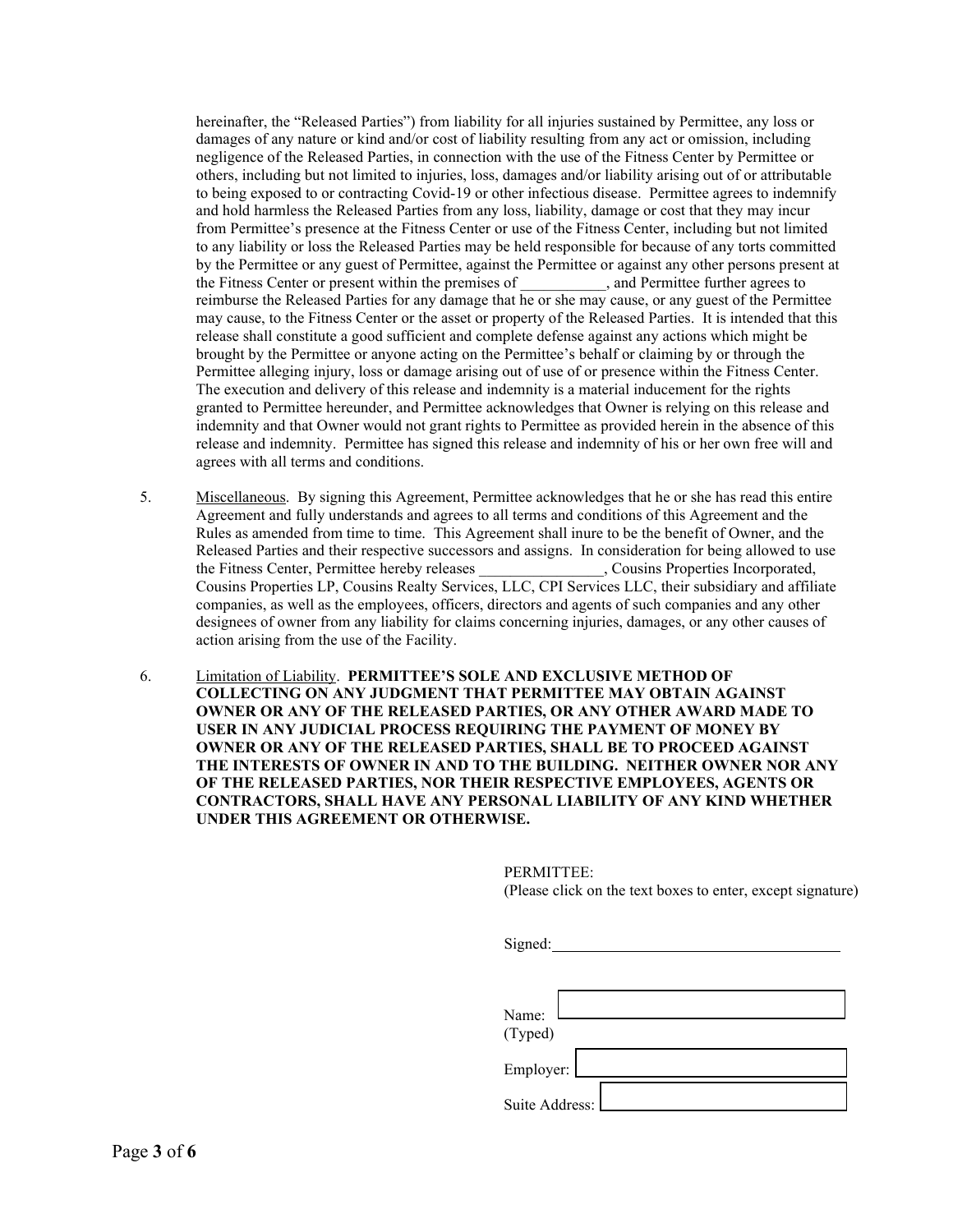|                                               | Office Telephone Number:                     |
|-----------------------------------------------|----------------------------------------------|
|                                               | Do you currently have an Access Card? (Y/N): |
|                                               | Gender for Locker Room Access (M/F):         |
|                                               | Email Address:                               |
|                                               | Date:                                        |
|                                               |                                              |
| In the event of an emergency, please contact: |                                              |
| Relationship and telephone number:            |                                              |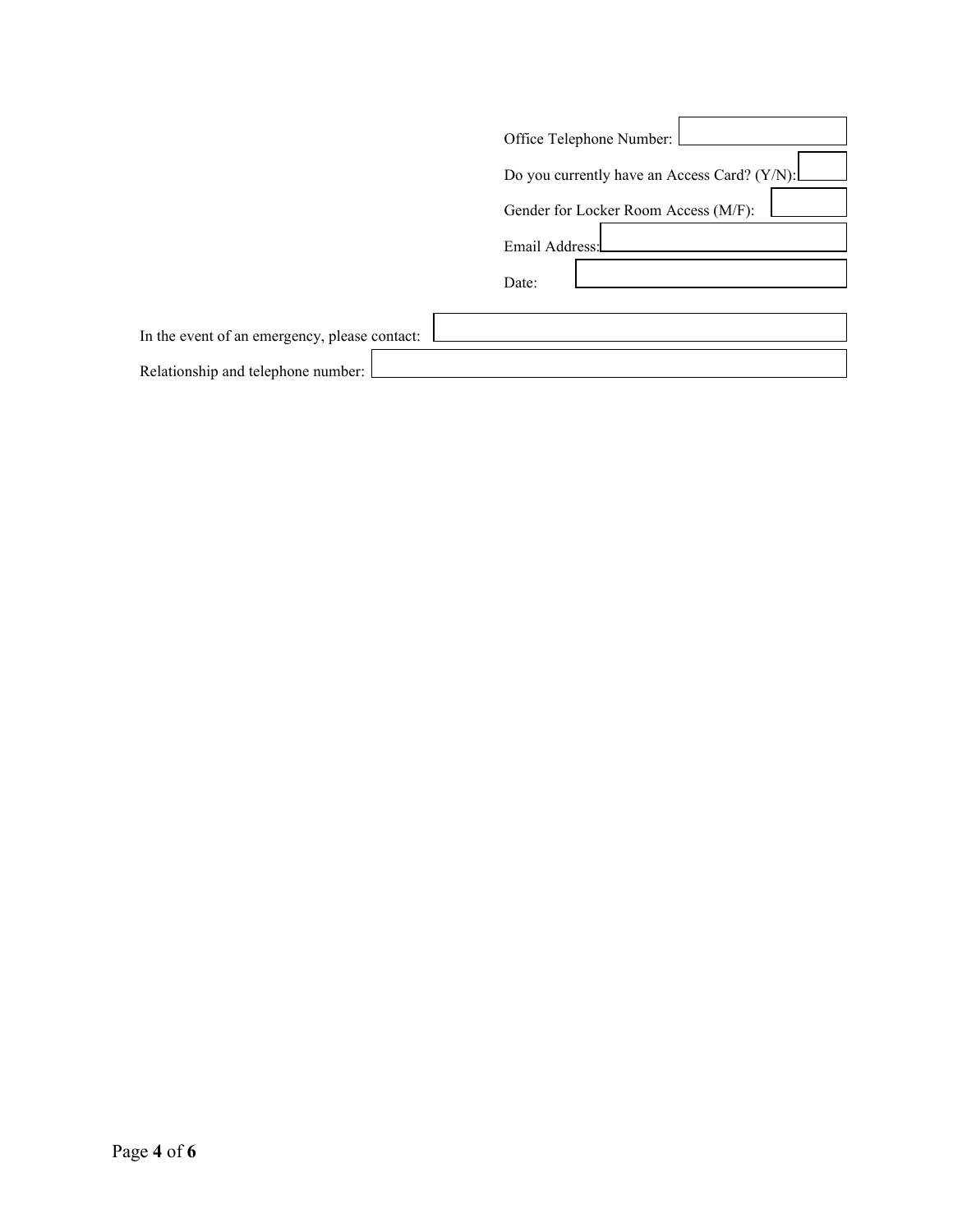## COVID-19 RIDER to FITNESS CENTER AGREEMENT

The novel coronavirus, COVID-19, has been declared a worldwide pandemic by the World Health Organization. COVID-19 is reported to be extremely contagious. The United States Center for Disease Control and Prevention (CDC), the State of and local county health departments have recommended social distancing measures of at least six feet between people and have encouraged vulnerable people or persons with compromised immunities to avoid public gatherings and spaces. The medical knowledge and resulting restrictions and recommendations continue to evolve, but the virus is believed to spread from person-to-person contact and/or by contact with contaminated surfaces and objects, and even possibly in the air. People reportedly can be infected and show no symptoms and therefore spread the disease. The exact methods of spreading the disease and contraction are unknown, and there is no known treatment, or cure for COVID-19. Evidence has shown that COVID-19 can cause serious and potentially life-threatening illness and even death. Owner (as defined in the within and foregoing Agreement) cannot prevent Permittee from becoming exposed to, contracting, or spreading COVID-19 while entering into the Facility or utilizing the Fitness Center. It is not possible to prevent the presence of the disease or the possibility that Permittee may be exposed to COVID-19 while at the Facility or the Fitness Center. Therefore, if Permittee chooses to enter into the Facility and utilize the Fitness Center, Permittee may be exposed to and/or increasing his or her risk of contracting or spreading Covid-19.

ASSUMPTION OF RISK. Permittee understands, and does hereby acknowledge, that he or she is aware of the contagious nature of the 2019 novel coronavirus disease commonly known as Covid-19 and other infectious diseases, and the risk that he or she may be exposed to or contract Covid-19 or other infectious diseases by being in the Fitness Center and engaging in use of the Facility. Permittee understands, and does hereby acknowledge, such exposure or infection may result in serious illness, personal injury, permanent disability, death or property damage. Permittee understands, and does hereby acknowledge, that this risk may result from or be compounded by the actions, omissions, or negligence of others, including employees, agents and contractors of Owner. Permittee understands that Owner cannot guarantee that Permittee will not become infected with Covid-19 or other infectious disease while in the Facility or Fitness Center, and that being in the Facility or Fitness Center may increase the risk of Permittee's contracting Covid-19 or other infectious diseases. Permittee understands, and does hereby acknowledge, that the use of the Fitness Center and the Facility is of such value to Permittee that he or she accepts the risk of exposure to, contracting and/or spreading Covid-19 in order to utilize the Fitness Center and the Facility.

**NOTWITHSTANDING THE RISKS ASSOCIATED WITH COVID-19, BY EXECUTION OF THIS AGREEMENT, PERMITTEE, ON BEHALF OF HIMSELF OR HERSELF, AND ANY AND ALL OF HIS OR HER FAMILY MEMBERS, MINOR CHILDREN, HEIRS, SUCCESSORS, ASSIGNS AND PERSONAL REPRESENTATIVES AND EACH OF THEM, (a) ACKNOWLEDGES THAT HE OR SHE IS VOLUNTARILY ENTERING THE FACILITY OR FITNESS CENTER TO ENGAGE IN USE THEREOF WITH KNOWLEDGE OF THE DANGER INVOLVED, (b) AGREES TO ACCEPT AND ASSUME ALL RISKS OF PERSONAL INJURY, DISABILITY, DEATH OR PROPERTY DAMAGE RELATED TO COVID-19, ARISING FROM PERMITTEE'S PRESENCE IN OR USE OF THE FACILITY OR THE FITNESS CENTER, WHETHER CAUSED BY THE ORDINARY NEGLIGENCE OF OWNER OR OTHERWISE.**

REPRESENTATIONS OF ENTRY: Permittee, by execution of this Agreement, acknowledges and agrees that Permittee shall be deemed to have made the following representations upon each and every entry into the Fitness Center or the Facility:

- Permittee is not then experiencing any symptoms of illness identified by the CDC as potential symptoms of Covid-19. Permittee does not have a fever or cough and is not experiencing any shortness of breath.
- Permittee does not have a suspected (regardless of whether testing has been sought) case of Covid-19.
- Permittee is not advised to quarantine in accordance with the CDC guidance (14 days following exposure to a confirmed case of Covid-19).